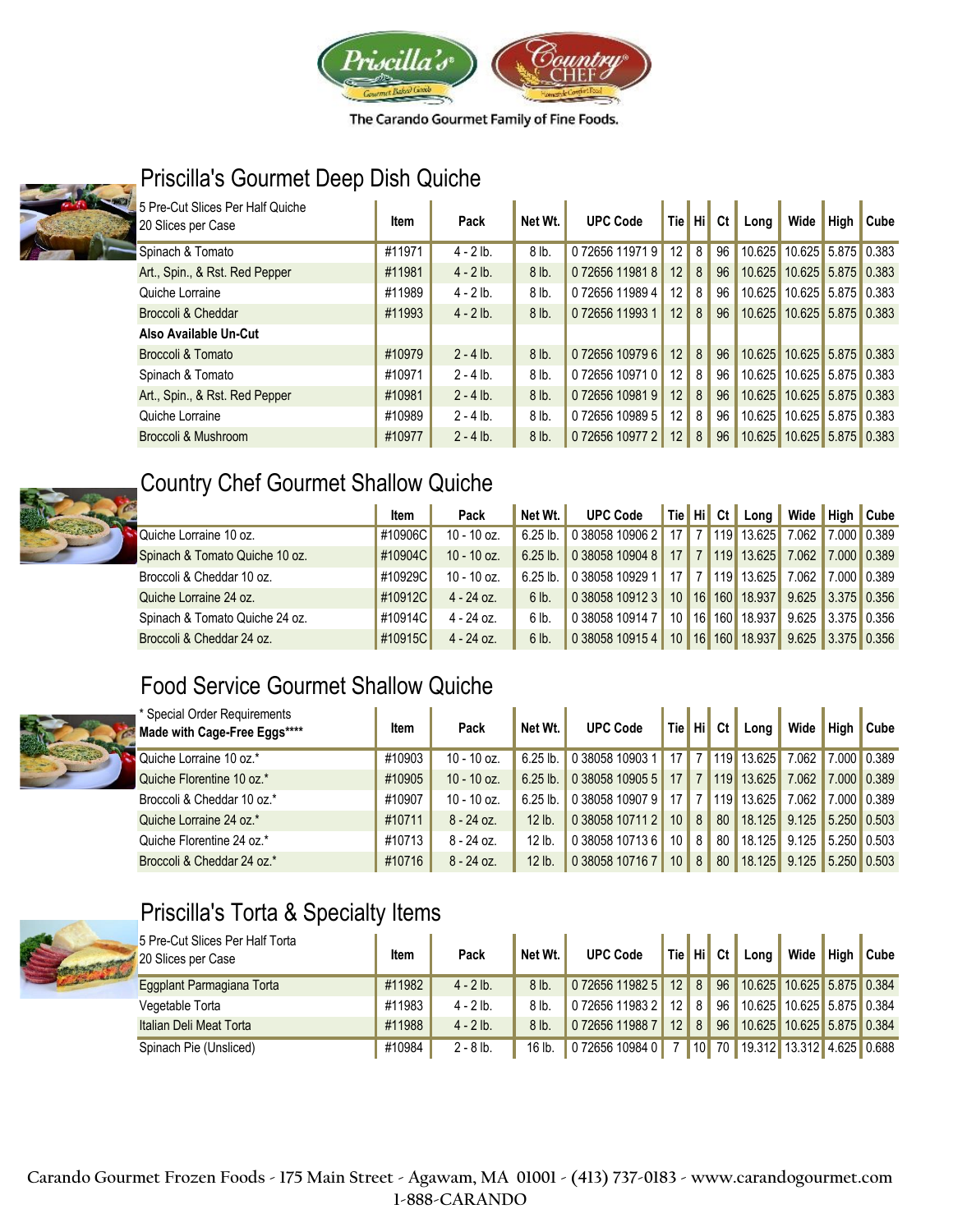

# Country Chef Pot Pies

|                                | Item    | Pack           | Net Wt. | <b>UPC Code</b>           |                  |                  |                 | Tie Hi Ct Long Wide High Cube |       |                                 |  |
|--------------------------------|---------|----------------|---------|---------------------------|------------------|------------------|-----------------|-------------------------------|-------|---------------------------------|--|
| Country Chef Chicken Pot Pie   | #00327C | $24 - 9.5$ oz. |         | 14.25 lb. 0 38058 00327 8 | 6                | 8 <sup>1</sup>   |                 | 48 21.750 11.187 6.125 0.862  |       |                                 |  |
| Made with Natural*** Chicken   |         |                |         |                           |                  |                  |                 |                               |       |                                 |  |
| Country Chef Vegetable Pot Pie | #00317C | $24 - 9.5$ oz. |         | 14.25 lb. 0 38058 00317 9 | $6 \overline{6}$ | 8 <sup>1</sup>   |                 | 48 21.750 11.187 6.125 0.862  |       |                                 |  |
| Made with Cage-Free Eggs****   |         |                |         |                           |                  |                  |                 |                               |       |                                 |  |
| Country Chef Chicken Pot Pie   | #00323C | $8 - 24$ oz.   | 12 lb.  | 0 38058 00323 0           |                  | $10$ 7           |                 | 70 16.687 8.687 6.437 0.540   |       |                                 |  |
| Made with Natural*** Chicken   |         |                |         |                           |                  |                  |                 |                               |       |                                 |  |
| Country Chef Vegetable Pot Pie | #00331C |                | 12 lb.  | 0 38058 00331 5           | 10 <sup>1</sup>  | $\left 7\right $ | 70 <sup>1</sup> | 16.687                        |       |                                 |  |
| Made with Cage-Free Eggs****   |         | $8 - 24$ oz.   |         |                           |                  |                  |                 |                               | 8.687 | $\vert 6.437 \vert 0.540 \vert$ |  |



# Food Service Pot Pies

| * Special Order Requirements                        | ltem   | Pack            | Net Wt.     | <b>UPC Code</b> | Tie Hi          |                | Ct | $Long \parallel$ | Wide High Cube            |       |       |
|-----------------------------------------------------|--------|-----------------|-------------|-----------------|-----------------|----------------|----|------------------|---------------------------|-------|-------|
| Chicken Pot Pies 9.5 oz                             | #00325 | $24 - 9.5$ oz.  | 14.25 lb.   | 0 38058 00325 4 | 6               | 8              | 48 | 21.750           | 11.187                    | 6.125 | 0.862 |
| Chicken Pot Pies 24 oz                              | #00324 | $8 - 24$ oz.    | 12 lb.      | 0 38058 00324 7 | 10 <sup>°</sup> | $\overline{7}$ | 70 | 16.687           | 8.687                     | 6.437 | 0.054 |
| Beef Pot Pie - Food Service                         | #00335 | 24 - 9.5 oz.    | 14.25 lb.   | 0 38058 00335 3 | 6               | 8              | 48 | 21.750           | 11.187                    | 6.125 | 0.862 |
| Un-Baked Chicken Pot Pie                            | #00330 | 12 - 1 lb. Pies | 12 lb.      | 0 38058 00330 8 | $\overline{7}$  | 10             | 70 | 19.312           | 13.312                    | 4.625 | 0.688 |
| Country Chef Chicken Pot Pie                        | #00323 | $8 - 24$ oz.    | 12 lb.      | 0 38058 00323 0 | 10 <sup>1</sup> | $\overline{7}$ | 70 | 16.687           | 8.687                     | 6.437 | 0.540 |
| Made with Natural*** Chicken                        |        |                 |             |                 |                 |                |    |                  |                           |       |       |
| <b>Baked Chicken Pot Pie</b>                        | #00316 | $24 - 9.5$ oz.  | 14.25 lb.   | 0 38058 00316 2 | 6               | 8              | 48 |                  | 21.750 11.187 6.125 0.862 |       |       |
| Made with Natural*** Chicken                        |        |                 |             |                 |                 |                |    |                  |                           |       |       |
| Baked Vegetable Pot Pie                             |        |                 |             |                 | 6               | 8              | 48 |                  |                           |       |       |
| Made with Cage-Free Eggs****                        | #00318 | 24 - 9.5 oz.    | 14.25 lb.   | 0 38058 00318 6 |                 |                |    |                  | 21.750 11.187             | 6.125 | 0.862 |
| Country Chef Chicken Pot Pie                        |        |                 |             |                 |                 | $\overline{7}$ | 70 |                  |                           |       |       |
| Made with Natural*** Chicken                        | #00328 | $8 - 24$ oz.    | $14.25$ lb. | 0 38058 00328 5 | 10 <sup>1</sup> |                |    | 16.687           | 8.687                     | 6.437 | 0.540 |
| Baked Vegetable Pot Pie                             |        |                 |             |                 |                 | $\overline{7}$ | 70 |                  |                           |       |       |
| Made with Cage-Free Eggs****                        | #00332 | $8 - 24$ oz.    | 12 lb.      | 0 38058 00332 2 | 10              |                |    | 16.687           | 8.687                     | 6.437 | 0.540 |
| Complete Pot Pie Kit                                | #04305 | 24 Sets         | 18 lb.      | 0 38058 04305 2 | 10 <sup>1</sup> | $\overline{7}$ | 70 | 36.750           | 7.250                     | 6.625 | 1.021 |
| (6" Pie Shells & Tops, Filling w/o Chicken, Labels) |        |                 |             |                 |                 |                |    |                  |                           |       |       |

#### **Priscilla's Home-style Entrees**

|                  | Item | Pack | $\blacksquare$ Net Wt. | UPC Code   Tie   Hi Cour Long   Wide   High   Cube                             |  |  |  |  |
|------------------|------|------|------------------------|--------------------------------------------------------------------------------|--|--|--|--|
| Meat Lasagna Pie |      |      |                        | #02475 4 - 2 lb halves 8 lb. 0 72656 02475 4 12 8 96 10.625 10.625 5.875 0.384 |  |  |  |  |



## Priscilla's Calzones

|                            | Item   | Pack         | Net Wt. | <b>UPC Code</b>                                            |  | Tie Hi Ct Long Wide High Cube     |  |  |
|----------------------------|--------|--------------|---------|------------------------------------------------------------|--|-----------------------------------|--|--|
| Italian Calzone            | #03100 | $20 - 7$ oz. |         | 8.75 lb. 0 72656 03100 4 7 10 70 19.312 13.312 4.625 0.688 |  |                                   |  |  |
| Spinach & Feta Calzone     | #03200 | $20 - 7$ oz. |         | 8.75 lb. 0 72656 03200 1                                   |  | 7 10 70 19.312 13.312 4.625 0.688 |  |  |
| Philly Cheesesteak Calzone | #03400 | $20 - 7$ oz. |         | 8.75 lb. 0 72656 03400 5                                   |  | 7 10 70 19.312 13.312 4.625 0.688 |  |  |
| Chicken Parmigiana Calzone | #03800 | $20 - 7$ oz. |         | 8.75 lb. 0 72656 03800 3 7                                 |  | 10 70 19.312 13.312 4.625 0.688   |  |  |